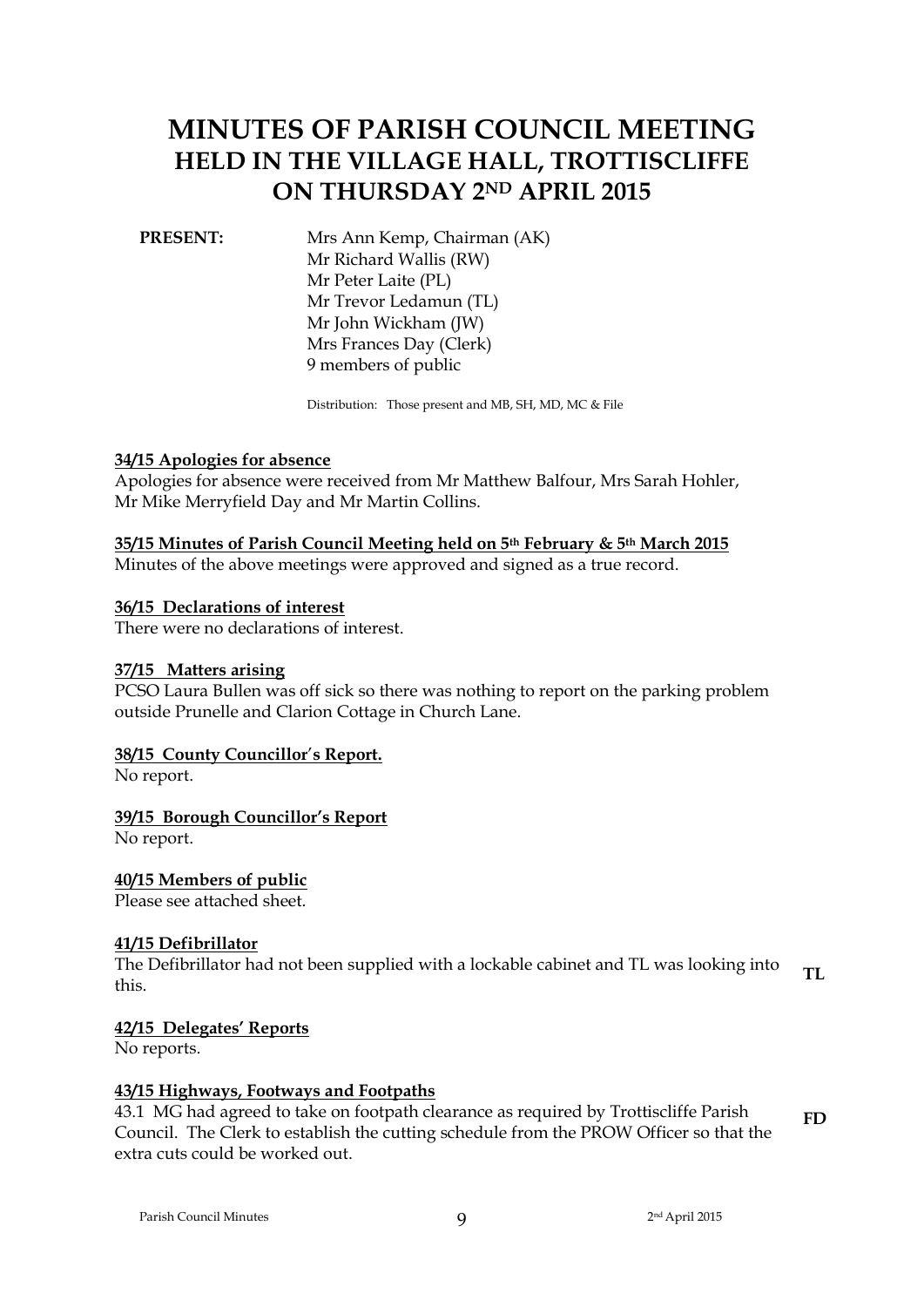43.2 TL had reported the damaged bollards at the gateway to the village in Addington Lane and the drain which needed attention outside the Old Post Office in Taylors Lane. 43.3 TL was asked to report the gullies at the top of Vigo Hill which needed clearing out.

43.4 TL reported that part of the pavement towards the end of Church Lane adjacent to the grounds of Bramble Park was scheduled for resurfacing in the new financial year. He also noted that a further part of the wall of Bramble Park had fallen onto the pavement and would report this.

43.5 The problem of the blocked gullies in Green Lane had not been solved as it was an unadopted road and therefore not the responsibility of Kent Highways. AK was trying to establish the Housing Association which built the houses at the end of Green Lane. 43.6 The Clerk was asked to approach MG to see if he would repair the ruts in the village green. **AK FD**

# **44/15 Recreation Ground and Allotments**

No reports.

# **45/15 Planning**

**Planning Application TM/13/02842/FL** – Land between M20 & M26 – use of land as Gypsy/Traveller accommodation. Object. Await decision.

**Planning Application TM/14/03931/LB** – Whittakers, Church Lane, Trottiscliffe – Replacement timber windows and conversion of roof space with new rooflight to main building and replacement windows to annex building. No objection but concerns regarding site map that claimed some unregistered land in front of the Church wall as belonging to the property. Await decision.

**Planning Application TM/15/00444/FL** – Coldrum House, Coldrum Lane, Trottiscliffe – Revised plans. No objections in principle but needs to be conditioned and work carried out sensitively as concerns over spoil disposal with large vehicles in narrow country lanes. Granted.

**Planning Application TM/15/00473/RD** – The Shack, Pilgrims Way, Trottiscliffe – Details of landscaping and boundary treatment. The level of information submitted is insufficient to discharge Condition 3. Await decision.

**Planning Application TM/15/00485/LB** -The Oast House, Taylors Lane, Trottiscliffe – Listed Building application for single storey extension and internal improvements. No objections. Await decision.

**Planning Application T/15/00490/FL** – Willandown, 9 Pinesfield Lane, Trottiscliffe – Erection of a pre-fabricated timber building for ancillary residential use. New plans to be submitted.

**Planning Application TM/15/00487/FL** – Cedar Bungalow, Church Lane, Trotttiscliffe – demolish redundant sheds and construction of new single storey dwelling. Object taking into account previous Inspector's decision, design and siting of proposed dwelling.

45.1 AK to enquire if a Condition had been put on the approval to proceed with the work at Coldrum House as requested by the Parish Council.

**AK**

**TL**

**TL**

45.2 The Enforcement Officer at Tonbridge & Malling Borough Council confirmed that there may have been a breach of unauthorised change of use at Whittakers, Church Lane, Trottiscliffe and it was being investigated. No further information received.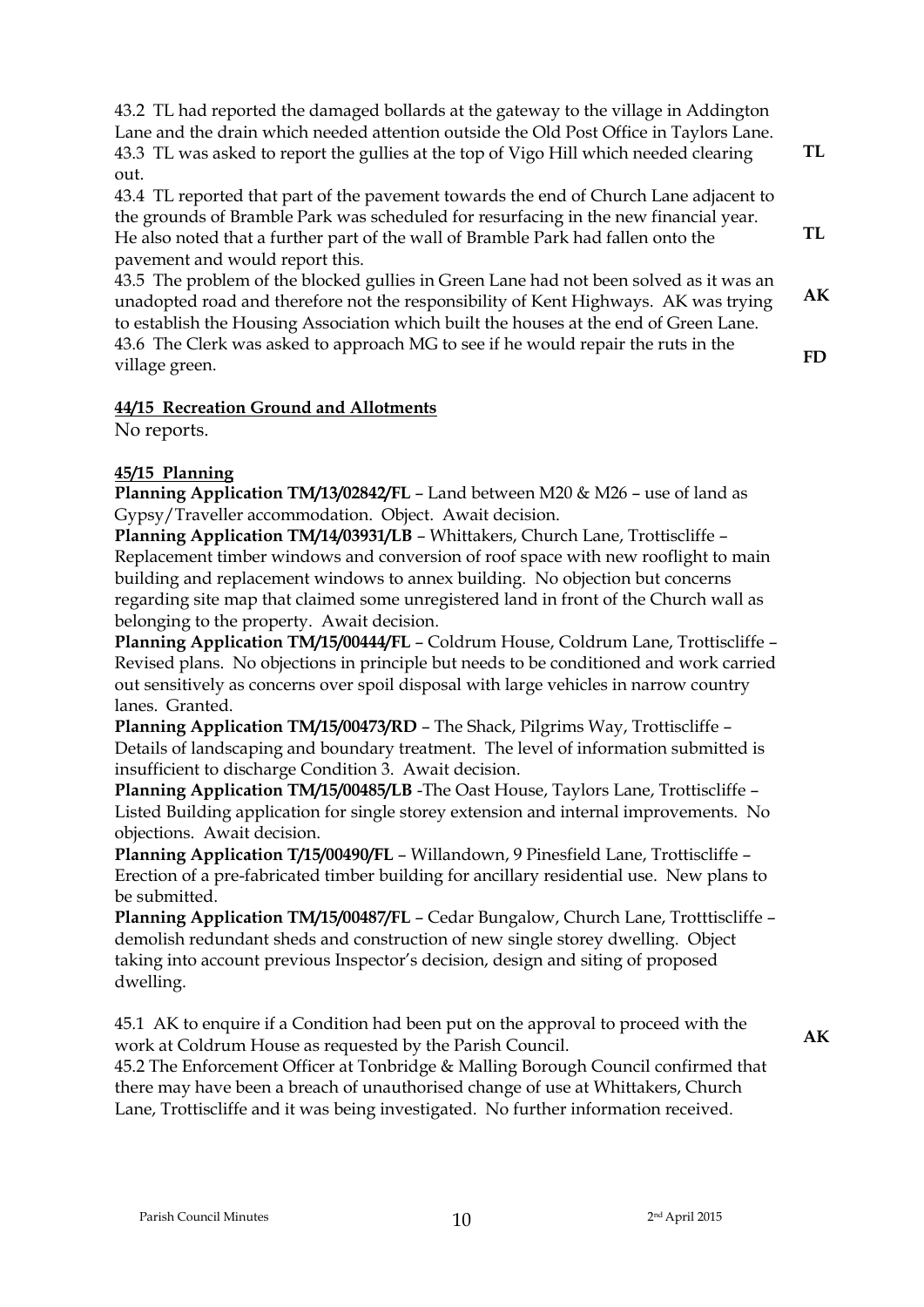# **46/15 Finance**

The March 2015 statement of receipts and monies outstanding was accepted as below:-

| Payments received    |  |
|----------------------|--|
|                      |  |
|                      |  |
| Payments made        |  |
|                      |  |
|                      |  |
|                      |  |
|                      |  |
| Payments outstanding |  |
| None                 |  |

# 46.1 It was agreed to pay £20 annual subscription to Kent Playing Fields Association.

**FD**

# **47/15 Correspondence**

The following correspondence had been circulated: e-watch updates Licensing activity TMBC Weekly list Planning application and decisions Rural Services Network NALC – Star Councils 2015 Police Presentation given T&M Crime Prevention Panel PPP – Care Act KALC – Audit Workshop KCC – Elected members Training Sessions PPP minutes 2nd March Trading Standards alerts Online Planning Seminar KALC – Neighbourhood Planning Awareness Event Kent CAN KCC Highways – closure of Church Lane KALC – New Councillor Induction Events Fields in Trust KALC – Summary of Rural Housing Review NHS SE Stroke Information Public Sector Executive Online KCC Customer Service Policy – Consultation Local Government News Joint Transportation Board agenda 30 March CSU – Stroke Services Neighbourhood Planning Questionnaire Trosley Country Park Liaison Group minutes 10 Feb

# **48/15 Any other business**

RW thanked those Council members, who were not standing for re-election, for all their hard work over several years and, in particular, AK for her Chairmanship.

There being no other business the meeting closed at 9.20 pm.

# **NEXT MEETING:**

**The Annual Parish meeting and the next meeting of the Parish Council will take place on Thursday 14th May 2015 at 7.30 pm in the Village Hall.** 

Chairman ……………………………………….. Date……………………..